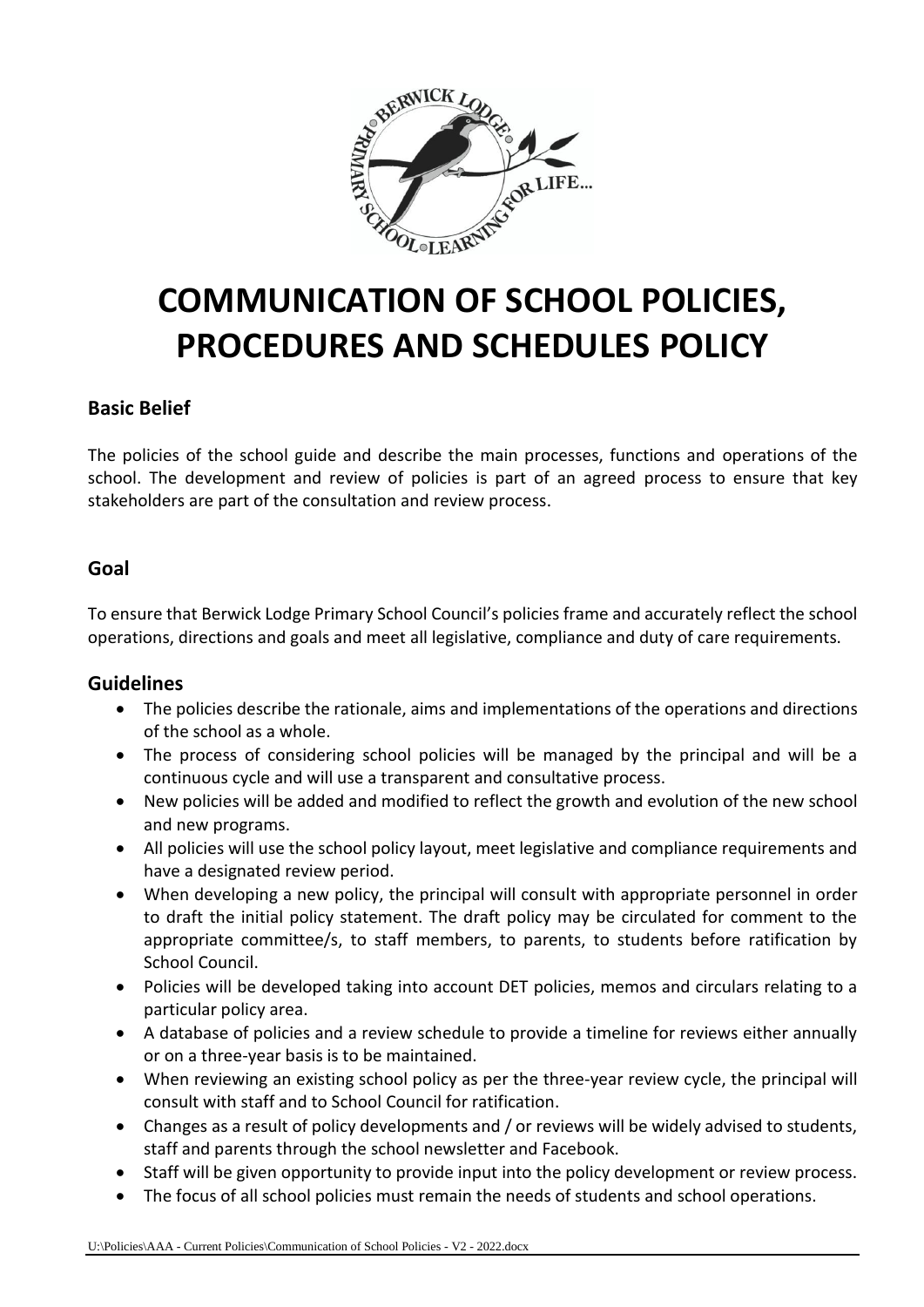- Any concerns relating to the structure of the school should be directed to the principal or School Council president.
- Relevant policies will also be loaded onto Sentral and the school website for community observation and comment.

|                                                                                                                                                                                                  | <b>Communication Procedures and Schedule for Members of the School Community</b>                                                        |                                                                                            |                                                                                                                                                                                                                                            |                             |                                                          |  |  |
|--------------------------------------------------------------------------------------------------------------------------------------------------------------------------------------------------|-----------------------------------------------------------------------------------------------------------------------------------------|--------------------------------------------------------------------------------------------|--------------------------------------------------------------------------------------------------------------------------------------------------------------------------------------------------------------------------------------------|-----------------------------|----------------------------------------------------------|--|--|
| <b>Policy</b>                                                                                                                                                                                    | <b>Staff</b>                                                                                                                            | <b>Students</b>                                                                            | <b>Parents</b>                                                                                                                                                                                                                             | General<br><b>Community</b> | <b>Policy Review</b><br>Date                             |  |  |
| <b>Camps Policy</b><br><b>Excursions &amp;</b><br><b>School Based</b><br><b>Activities Policy</b>                                                                                                | Brief in annual<br>staff start up<br>meeting<br><b>Staff Handbook</b><br><b>School Website</b>                                          |                                                                                            | All policies<br>mentioned in the<br>newsletter and<br>available on<br>request.<br><b>School Website</b><br>Sentral                                                                                                                         | <b>School Website</b>       | Three yearly                                             |  |  |
| Onsite<br>Supervision<br>Policy<br>Duty of Care<br>Policy                                                                                                                                        | Brief in annual<br>staff start up<br>meeting<br><b>Staff Handbook</b><br>School Website                                                 |                                                                                            | All policies<br>mentioned in the<br>newsletter and<br>available on<br>request.<br><b>School Website</b><br>Sentral                                                                                                                         | <b>School Website</b>       | Three yearly                                             |  |  |
| Student<br>Engagement and<br><b>Inclusion Policy</b><br>Student<br><b>Wellbeing Policy</b><br>Child Safety<br>Policy<br>Mandatory<br><b>Reporting Policy</b><br><b>Student Absence</b><br>Policy | Brief in annual<br>staff start up<br>meeting<br><b>Staff Handbook</b><br>School Website                                                 | Communication<br>with students in<br>relation to<br>student welfare<br>as required         | All policies<br>mentioned in the<br>newsletter and<br>available on<br>request.<br><b>School Website</b><br>Sentral                                                                                                                         | <b>School Website</b>       | Three yearly                                             |  |  |
| <b>Internet Policy</b><br>Digital<br>Technologies<br>Policy<br>Acceptable Use<br>Agreement<br>Student Image &<br><b>Work Publication</b><br>Form<br><b>Online Privacy</b><br>Consent             | Brief in annual<br>staff start up<br>meeting<br><b>Staff Handbook</b><br><b>School Website</b>                                          | Students<br>required to<br>understand &<br>sign Acceptable<br>Use Agreement                | All policies<br>mentioned in the<br>newsletter and<br>available on<br>request.<br><b>School Website</b><br>Sentral<br>Parents to give<br>consent as<br>required for<br>Image & Work<br>Publication and<br><b>Online Privacy</b><br>Consent | <b>School Website</b>       | Three yearly<br>Annually                                 |  |  |
| Anaphylaxis<br>Management<br>Policy                                                                                                                                                              | Brief in annual<br>staff start up<br>meeting<br><b>Staff Handbook</b><br>School Website<br>Twice yearly<br>mandated<br>training program | Classroom<br>discussion re:<br>food handling<br>issues and<br>general allergy<br>awareness | All policies<br>mentioned in the<br>newsletter and<br>available on<br>request.<br>School Website<br>Sentral                                                                                                                                | <b>School Website</b>       | Three yearly or<br>as needed if<br>information<br>arises |  |  |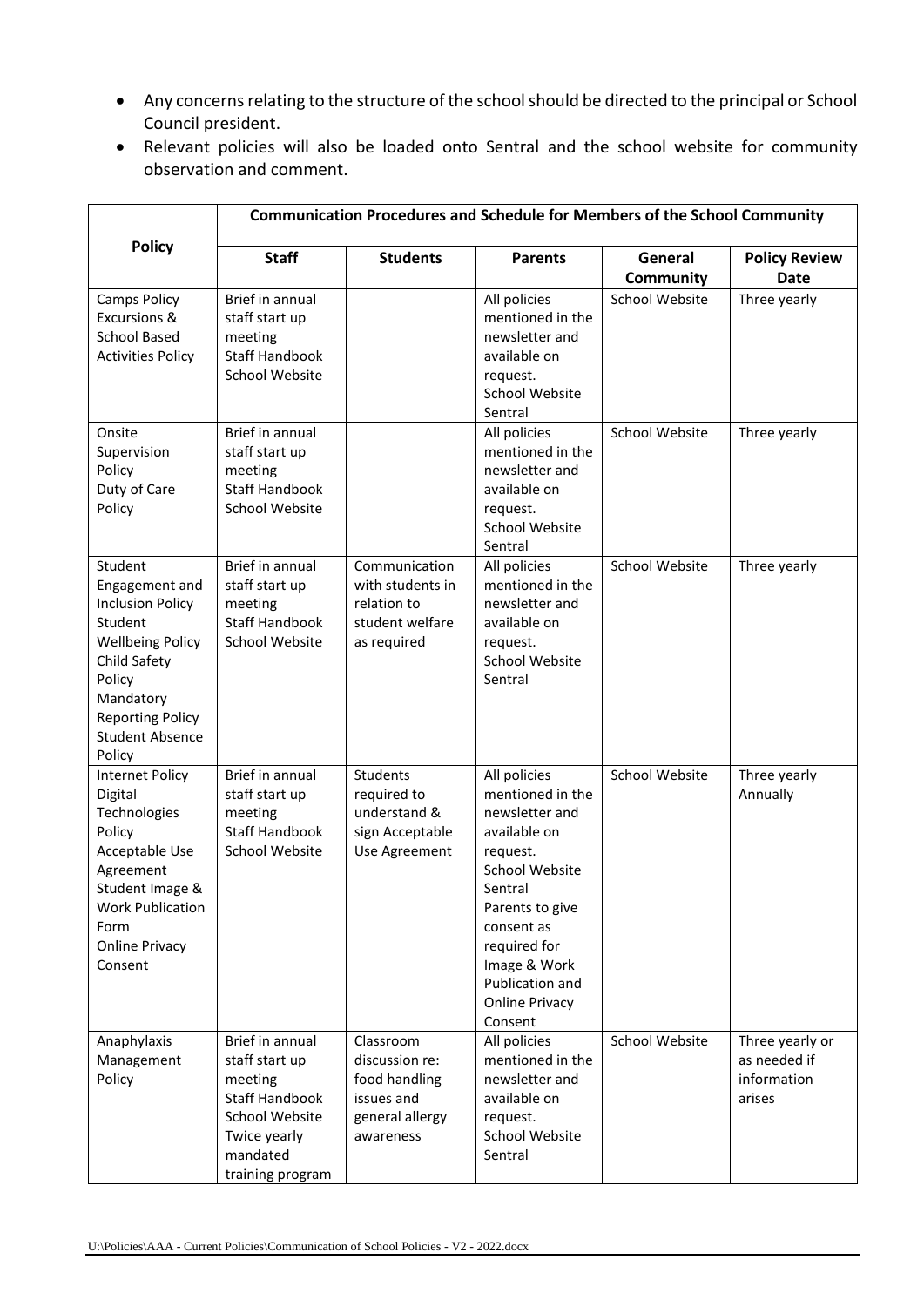|                                                                                                                                                                                                                                    |                                                                                                                                                                                            |                                                                              | Individual parent<br>meetings as<br>required                                                                      |                       |                                                                                   |
|------------------------------------------------------------------------------------------------------------------------------------------------------------------------------------------------------------------------------------|--------------------------------------------------------------------------------------------------------------------------------------------------------------------------------------------|------------------------------------------------------------------------------|-------------------------------------------------------------------------------------------------------------------|-----------------------|-----------------------------------------------------------------------------------|
| First Aid-<br><b>Student Health</b><br>Policy<br>First Aid - Care<br>Arrangements for<br>Ill Students Policy<br>Medication<br>Policy<br>Asthma Policy<br><b>Health Needs</b><br>Policy<br><b>Head Lice</b><br>Management<br>Policy | Brief in annual<br>staff start up<br>meeting<br><b>Staff Handbook</b><br>School Website<br>Update first aid<br>qualifications,<br><b>CPR</b><br>qualifications and<br>asthma<br>procedures |                                                                              | All policies<br>mentioned in the<br>newsletter and<br>available on<br>request.<br>School Website<br>Sentral       | School Website        | Three yearly or<br>as needed if<br>information<br>arises                          |
| Anti Bullying<br>Guidelines<br>Student Code of<br>Conduct<br>School<br>Community Code<br>of Conduct Policy                                                                                                                         | Brief in annual<br>staff start up<br>meeting<br>School Website<br>Yearly briefing<br>from Wellbeing<br>AP                                                                                  | Students<br>required to<br>understand and<br>sign Student<br>Code of Conduct | Sentral<br>School Website<br>Parents required<br>to understand<br>and sign School<br>Community Code<br>of Conduct | <b>School Website</b> | Annually<br>Three yearly                                                          |
| Emergency<br>Management<br>and Critical<br><b>Incident Policy</b>                                                                                                                                                                  | Brief in annual<br>staff start up<br>meeting<br><b>Staff Handbook</b><br>School Website<br>Evacuation<br>Drill/Lockdown-<br>twice per year                                                 | <b>Evacuation drills</b><br>and classroom<br>discussion after<br>each drill  | School Website                                                                                                    | <b>School Website</b> | Annually as part<br>of compliance<br>process (or after<br>a critical<br>incident) |
| <b>Sunsmart Policy</b>                                                                                                                                                                                                             | Brief in annual<br>staff start up<br>meeting<br><b>Staff Handbook</b><br>School Website                                                                                                    | Teachers to<br>highlight relevant<br>parts of the<br>policy                  | All policies<br>mentioned in the<br>newsletter and<br>available on<br>request.<br>School Website<br>Sentral       | <b>School Website</b> | Three yearly                                                                      |
| Learning and<br><b>Teaching Policy</b><br>Additional<br><b>Assistance Policy</b><br>Assessment and<br><b>Reporting Policy</b>                                                                                                      | <b>Staff Handbook</b><br>School Website                                                                                                                                                    |                                                                              | School Website                                                                                                    | School Website        | Three yearly                                                                      |
| <b>Visitors Policy</b><br>Working with<br>Children's Check<br>Policy                                                                                                                                                               | Brief in annual<br>staff start up<br>meeting<br><b>Staff Handbook</b><br>School Website                                                                                                    |                                                                              | All policies<br>mentioned in the<br>newsletter and<br>available on<br>request.<br>School Website<br>Sentral       | School Website        | Three yearly                                                                      |
| Complaints and<br><b>Concerns Policy</b>                                                                                                                                                                                           | Brief in annual<br>staff start up<br>meeting<br><b>Staff Handbook</b><br>School Website                                                                                                    |                                                                              | All policies<br>mentioned in the<br>newsletter and<br>available on<br>request.<br>School Website<br>Sentral       | School Website        | Three yearly                                                                      |